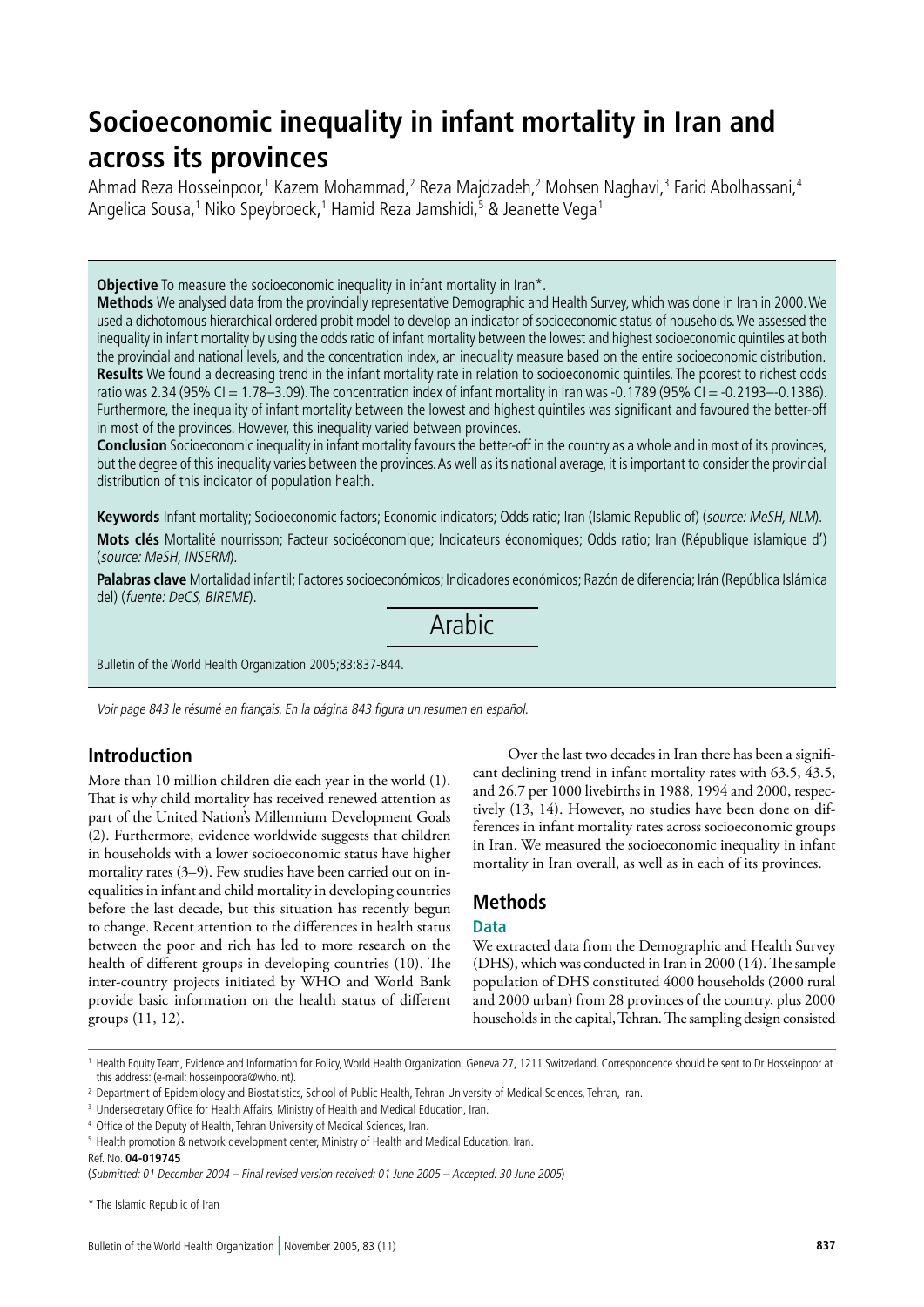Table 1. **Estimated infant mortality rate, its odds ratio and 95% confidence interval in socioeconomic quintiles, Iran, (1995–99)**

| <b>Quintiles</b> | <b>Infant</b><br>mortality | <b>Odds</b><br>ratio |      | 95% confidence<br>interval |         |  |
|------------------|----------------------------|----------------------|------|----------------------------|---------|--|
|                  | Mean (SD)                  |                      | Low  | High                       |         |  |
|                  | 47.2(2.3)                  | 2.34                 | 1.78 | 3.09                       | < 0.001 |  |
| $\overline{2}$   | 40.7(3.2)                  | 2.01                 | 1.48 | 2.72                       | < 0.001 |  |
| 3                | 30.2(2.6)                  | 1.47                 | 1.08 | 2.00                       | 0.015   |  |
| 4                | 24.2(3.0)                  | 1.17                 | 0.82 | 1.68                       | 0.379   |  |
| 5                | 20.7(2.7)                  | 1 <sup>a</sup>       |      |                            |         |  |

<sup>a</sup> Reference quintile.

of a stratified single stage (equal size) cluster sampling with unequal sampling probabilities. The specific design and sample size (4000 households) make this survey representative at the sub-national level (14).

In addition, we studied 110 751 households to define the socioeconomic status of households in Iran. To define the socioeconomic inequality in infant mortality, we analysed 47 896 livebirths from 1995 to 1999 at the national level and 187 292 livebirths from 1985 to 1999 at the provincial level.

Selection of a five-year observation period at the national level and a fifteen-year observation period at the provincial level is a compromise between providing recent estimates and ensuring enough births to reduce the effects of sampling error (15).

#### **Analysis**

We used a dichotomous hierarchical ordered probit (DIHOPIT) model to develop an indicator of the long-running economic status of households (16). It is based on the premise that wealthier households are more likely to own a given set of assets, thus providing an estimate for economic status index for households. We used the following indicators: owning a refrigerator, a television, a telephone, a car, a motorcycle, a bicycle, a bathroom, a toilet, type of heating system, use of natural gas for cooking and heating, number of rooms per capita, type of bathroom effluent disposal, status of toilet sanitation, type of solid garbage disposal, and main source of drinking water. Furthermore variables considered as predictors of the household's economic status included age, sex, education, marital status of the head of the household and migration history of the household five years prior to the interview.

In addition to creating a national index of household economic status, we estimated economic indices for each province separately based on the assumption that province-specific information would produce a more effective and accurate index. Therefore we calculated separate economic indices to discover the socioeconomic status of the sampled populations within each province.

We selected a binary outcome variable: namely whether or not each of the live born infants of the women interviewed was still alive or not in the 12 months following birth. We estimated the infant mortality rate (number of deaths among children below one year of age divided by 1000 livebirths reported during the above-mentioned periods) from birth histories for the entire country and for each province separately. We defined the socioeconomic inequality in the infant mortality rate using two parameters: the infant mortality concentration index and poorest to richest quintiles odds ratio of infant mortality rate.







*WHO 05.128*

The concentration index, whose value can vary between –1 and +1, has frequently been used in the study of income-related inequalities (17). Its negative values imply that the health variable is concentrated among disadvantaged people while the opposite is true for its positive values. When there is no inequality, the concentration index will be zero. We used regression analysis to compute a weighted estimate of the concentration index, taking into account the clustering for the confidence interval (18).

In the analysis we considered the DHS stratification and unequal sampling weights as well as household clustering effects. To exclude any sampling variation, we used LIMDEP and STATA to calculate the DIHOPIT and odds ratios, as well as concentration indices, respectively. These programmes can take into account the specific stratified weighted and clustered design issues.

## **Results**

Table 1 shows the infant mortality rate and standard deviation for different socioeconomic quintiles at the national level. It also shows the odds ratio for infant mortality rate and 95% confidence interval for the different quintiles, with the richest quintile being used as the reference category. As indicated in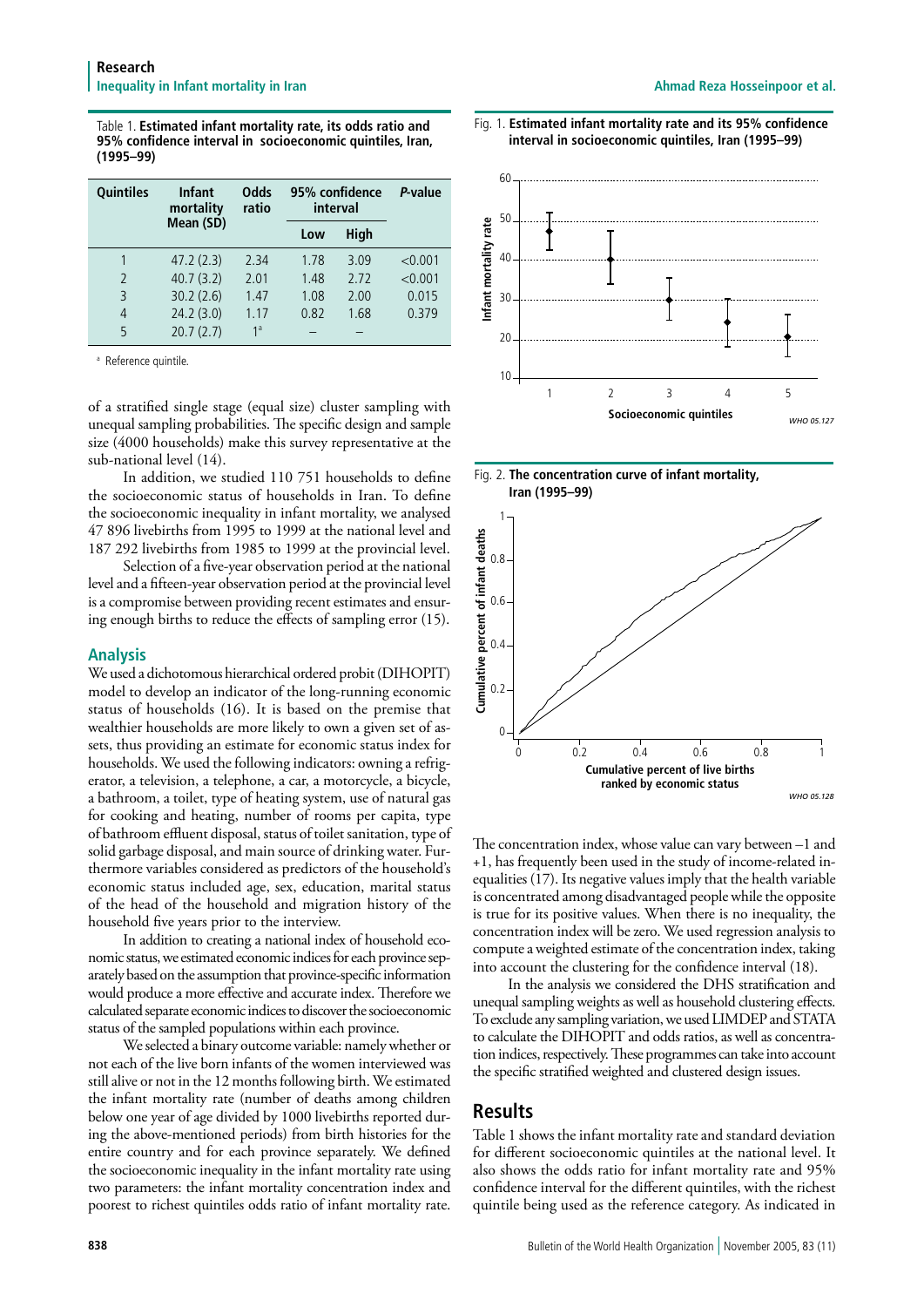Table 2. **Estimated infant mortality rate and standard deviation in socioeconomic quintiles, lowest to highest quintiles odds ratio, concentration index (C) and their 95% confidence intervals, by province, Iran (1985–99)**

| <b>Province</b>             | <b>Infant mortality [Mean (SD)]</b><br>quintiles |                |                | <b>Odds</b><br>ratio  | 95% confi-<br>dence interval |             | $\mathsf{C}$ | 95% confidence<br>interval |           |           |           |
|-----------------------------|--------------------------------------------------|----------------|----------------|-----------------------|------------------------------|-------------|--------------|----------------------------|-----------|-----------|-----------|
|                             | $\mathbf{1}$                                     | $\overline{2}$ | $\overline{3}$ | $\overline{4}$        | 5                            | <b>High</b> | Low          | High                       |           | Low       | High      |
| Ardebil                     | 61.2(7.2)                                        | 71.8(7.3)      | 52.3(6.4)      | 54.0(7.0)             | 45.2(7.1)                    | 1.38        | 0.92         | 2.06                       | $-0.0632$ | $-0.1239$ | $-0.0026$ |
| <b>Bushehr</b>              | 45.1(5.2)                                        | 43.3 (5.8)     | 30.2(5.9)      | 37.4(5.6)             | 17.4(3.8)                    | 2.67        | 1.63         | 4.37                       | $-0.1351$ | $-0.2064$ | $-0.0639$ |
| Chahar-Mahal<br>& Bakhtiari | 46.4 (5.4)                                       | 45.5(5.9)      | 36.7(6.3)      | 41.9(7.3)             | 29.9 (5.9)                   | 1.58        | 0.99         | 2.52                       | $-0.0744$ | $-0.1483$ | $-0.0006$ |
| East<br>Azerbaijan          | 70.7(7.4)                                        | 65.9(7.5)      | 46.8 (6.9)     | 57.0 (9.2)            | 18.4(5.0)                    | 4.07        | 2.25         | 7.34                       | $-0.1715$ | $-0.2382$ | $-0.1049$ |
| Fars                        | 59.0 (8.3)                                       | 31.5(5.3)      | 25.6(5.1)      | 18.5(4.3)             | 30.0(6.5)                    | 2.03        | 1.20         | 3.44                       | $-0.1717$ | $-0.2740$ | $-0.0695$ |
| Gilan                       | 39.5 (6.2)                                       | 41.9(7.2)      | 30.2(6.2)      | 33.0 (6.4)            | 18.9 (4.9)                   | 2.13        | 1.16         | 3.91                       | $-0.1122$ | $-0.2048$ | $-0.0197$ |
| Ghazvin                     | 56.8(8.0)                                        | 51.1(6.9)      | 36.5(5.4)      | 37.3(6.1)             | 25.1(5.7)                    | 2.34        | 1.36         | 4.01                       | $-0.1502$ | $-0.2298$ | $-0.0707$ |
| Golestan                    | 57.1(7.4)                                        | 56.0(8.6)      | 41.7(6.1)      | 39.0(6.1)             | 39.5 (6.9)                   | 1.47        | 0.94         | 2.31                       | $-0.0973$ | $-0.1772$ | $-0.0176$ |
| Hamedan                     | 50.5(6.2)                                        | 59.6(7.1)      | 36.2(5.2)      | 42.3(6.5)             | 32.9(7.1)                    | 1.56        | 0.94         | 2.59                       | $-0.0889$ | $-0.1616$ | $-0.0164$ |
| Hormozgan                   | 69.5 (6.6)                                       | 42.8(5.4)      | 44.2 (5.8)     | 34.5(5.9)             | 26.5(5.9)                    | 2.74        | 1.68         | 4.47                       | $-0.1853$ | $-0.2545$ | $-0.1161$ |
| <b>Ilam</b>                 | 42.1(5.3)                                        | 40.8(5.7)      | 45.1(5.6)      | 38.2(6.1)             | 23.9(4.5)                    | 1.79        | 1.14         | 2.84                       | $-0.0877$ | $-0.1568$ | $-0.0188$ |
| Isfahan                     | 59.8 (10.0)                                      | 32.3(6.4)      | 28.9(6.7)      | 24.2(4.9)             | 25.0(5.5)                    | 2.48        | 1.41         | 4.36                       | $-0.1469$ | $-0.2526$ | $-0.0412$ |
| Kerman                      | 57.8(7.4)                                        | 43.4(6.5)      | 45.7(6.6)      | 29.2 (4.8)            | 33.0(6.7)                    | 1.80        | 1.10         | 2.94                       | $-0.1452$ | $-0.2310$ | $-0.0594$ |
| Kermanshah                  | 58.2(6.3)                                        | 57.6(8.3)      | 44.4 (7.2)     | $37.4^{\circ}$ (11.2) | $26.6^{\circ}$ (9.4)         | 2.26        | 1.08         | 4.77                       | $-0.1117$ | $-0.1909$ | $-0.0326$ |
| Khorasan                    | 73.7 (8.4)                                       | 68.8 (8.0)     | 59.4 (8.5)     | 29.6(5.2)             | 25.6(6.3)                    | 3.03        | 1.75         | 5.24                       | $-0.2199$ | $-0.2899$ | $-0.1501$ |
| Khuzestan                   | 52.7(5.6)                                        | 50.8(5.6)      | 37.9(5.5)      | 22.7(4.5)             | 15.2(3.7)                    | 3.61        | 2.11         | 6.18                       | $-0.2389$ | $-0.3044$ | $-0.1736$ |
| Kohgilooye &<br>Boyer-Ahmad | 48.2(5.2)                                        | 45.0 (5.8)     | 27.5(4.1)      | 31.8(5.0)             | 21.2(4.6)                    | 2.34        | 1.44         | 3.82                       | $-0.1682$ | $-0.2401$ | $-0.0964$ |
| Kordestan                   | 75.7(7.2)                                        | 67.6(7.6)      | 79.8 (7.9)     | 56.3(6.6)             | 33.2(5.8)                    | 2.40        | 1.59         | 3.60                       | $-0.1182$ | $-0.1728$ | $-0.0637$ |
| Lorestan                    | 50.4(5.5)                                        | 37.4 (5.8)     | 37.4(5.3)      | 36.5(5.5)             | 33.0(6.3)                    | 1.55        | 0.99         | 2.43                       | $-0.0833$ | $-0.1573$ | $-0.0094$ |
| Markazi                     | 59.4 (7.5)                                       | 53.8 (8.9)     | 34.6 (5.8)     | 30.5(6.1)             | 23.9(5.3)                    | 2.58        | 1.54         | 4.32                       | $-0.1996$ | $-0.2833$ | $-0.1161$ |
| Mazandaran                  | 33.2(8.5)                                        | 27.3(5.7)      | 25.1(5.6)      | 27.5(6.1)             | 11.0(4.7)                    | 3.09        | 1.14         | 8.33                       | $-0.1563$ | $-0.2998$ | $-0.0129$ |
| <b>Oom</b>                  | 67.6 (13.9)                                      | 42.9 (11.0)    | 29.7(5.7)      | 24.5(5.4)             | 37.3(6.5)                    | 1.87        | 1.07         | 3.27                       | $-0.0479$ | $-0.1632$ | 0.0673    |
| Semnan                      | 69.0 (11.5)                                      | 53.1(9.1)      | 36.4(6.3)      | 34.4 (7.6)            | 31.6(5.7)                    | 2.27        | 1.36         | 3.77                       | $-0.1457$ | $-0.2475$ | $-0.0440$ |
| Sistan &<br>Baluchestan     | 70.0(6.7)                                        | 70.7 (7.0)     | 67.2(7.6)      | 63.0(7.8)             | 46.3(7.2)                    | 1.55        | 1.06         | 2.26                       | $-0.0661$ | $-0.1218$ | $-0.0105$ |
| Tehran                      | 44.4 (5.9)                                       | 33.4(6.7)      | 26.3(5.7)      | 21.0(5.7)             | 19.5(5.0)                    | 2.33        | 1.30         | 4.18                       | $-0.1609$ | $-0.2664$ | $-0.0554$ |
| West<br>Azerbaijan          | 74.8(6.5)                                        | 63.6(7.2)      | 55.1(6.4)      | 48.8(7.1)             | 32.1(5.9)                    | 2.44        | 1.61         | 3.70                       | $-0.1539$ | $-0.2147$ | $-0.0933$ |
| Yazd                        | 53.3 (9.7)                                       | 30.9(7.3)      | 41.5(7.2)      | 27.4(5.0)             | 22.6(4.8)                    | 2.44        | 1.38         | 4.32                       | $-0.1306$ | $-0.2313$ | $-0.0300$ |
| Zanjan                      | 91.7(8.2)                                        | 57.9 (6.8)     | 59.0 (7.3)     | 58.5(8.0)             | 28.9 (6.0)                   | 3.39        | 2.14         | 5.39                       | $-0.1605$ | $-0.2209$ | $-0.1002$ |

<sup>a</sup> Live births during the last 15 years preceding the survey is less than 500.

Fig. 1, there is a descending trend in the infant mortality rate, the higher one moves up the socioeconomic quintiles. Fig. 2 illustrates the concentration curve of infant mortality for Iran, indicating the concentration of infant mortality among people of low socioeconomic status. The concentration index indicating socioeconomic inequality of infant mortality in Iran was  $-0.1789$  (95% CI =  $-0.2193 - 0.1386$ ).

Table 2 shows the infant mortality rate, its standard deviation for different socioeconomic quintiles, and measures of socioeconomic inequality in infant mortality rates for each province. Provinces such as Khuzestan, Markazi, Tehran and West Azerbaijan, show a descending trend in infant mortality rate as a function of socioeconomic quintiles as observed at the national level. The relative difference in infant mortality rates between lowest and highest quintiles was statistically significant in all provinces except in Ardebil, Chahar-Mahal & Bakhtiari, Golestan, Hamedan, and Lorestan. Among the provinces with a statistically significant odds ratio, the ratio varied from 1.55 in Sistan & Baluchestan to 4.07 in East Azerbaijan. Based on the concentration index, inequality in infant mortality was also statistically significant in all provinces except for Qom. This measure ranged from -0.0632 in Ardebil to -0.2389 in Khuzestan among provinces with a statistically significant concentration index.

Fig. 3a and Fig. 3b illustrate the map of Iran according to the socioeconomic inequality in infant mortality across provinces based on odds ratio and concentration index, respectively. There is no obvious geographical clustering of inequality across provinces.

Fig. 4a and Fig. 4b plot infant mortality inequality for all provinces based on odds ratio and concentration index, respectively. According to Fig. 4a, provinces can be grouped into distinct categories:

• those with a low average and no or low inequality, such as Ilam, Lorestan and Qom;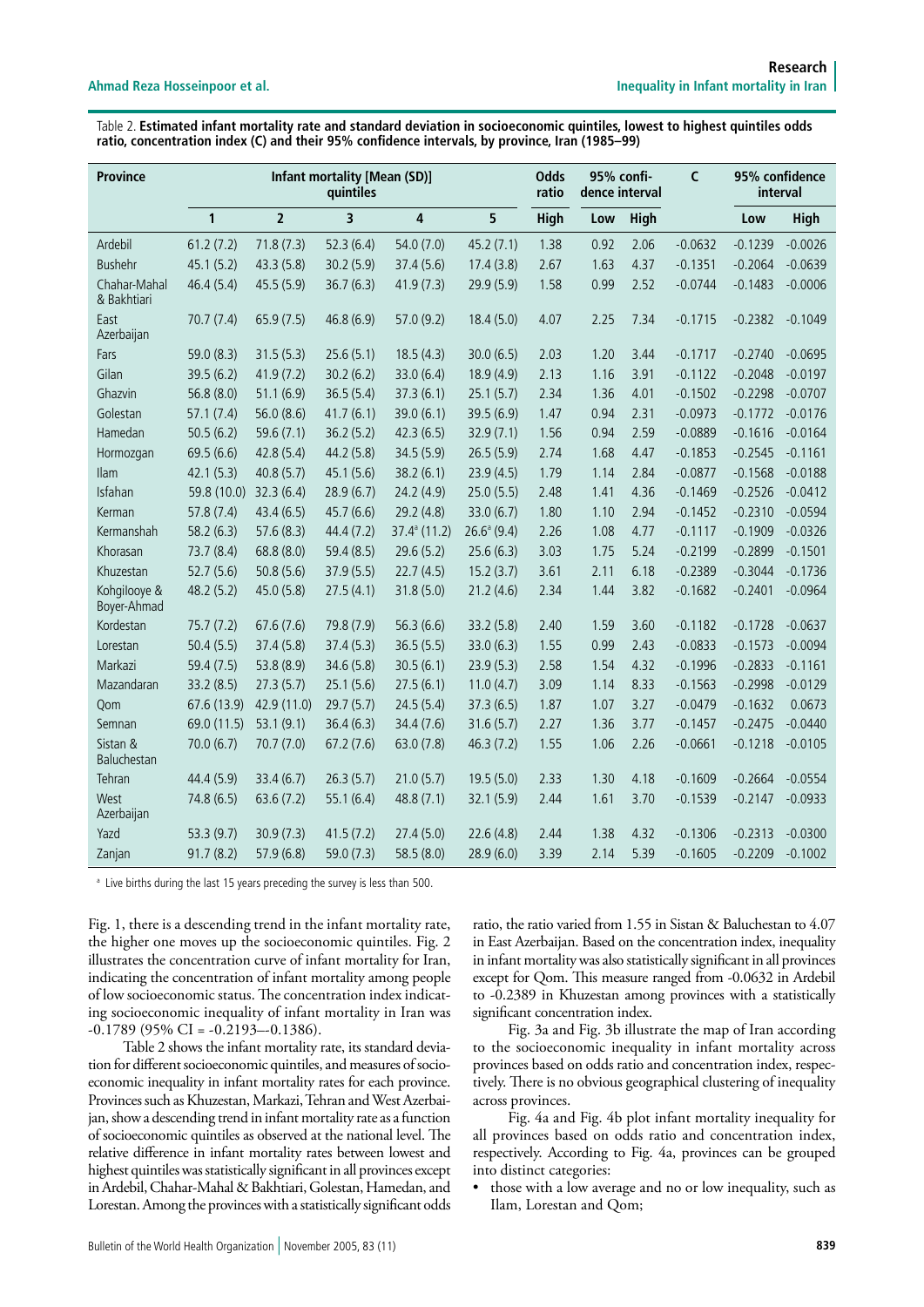## Fig. 3. **Infant mortality, by province in Iran (1985–99)**

a) Lowest to highest quintiles odds ratio



b) Concentration index



Note: The international and internal borders of the map of Iran depicted here are merely illustrative and may not be construed as accurate or valid reference.

*WHO 05.129*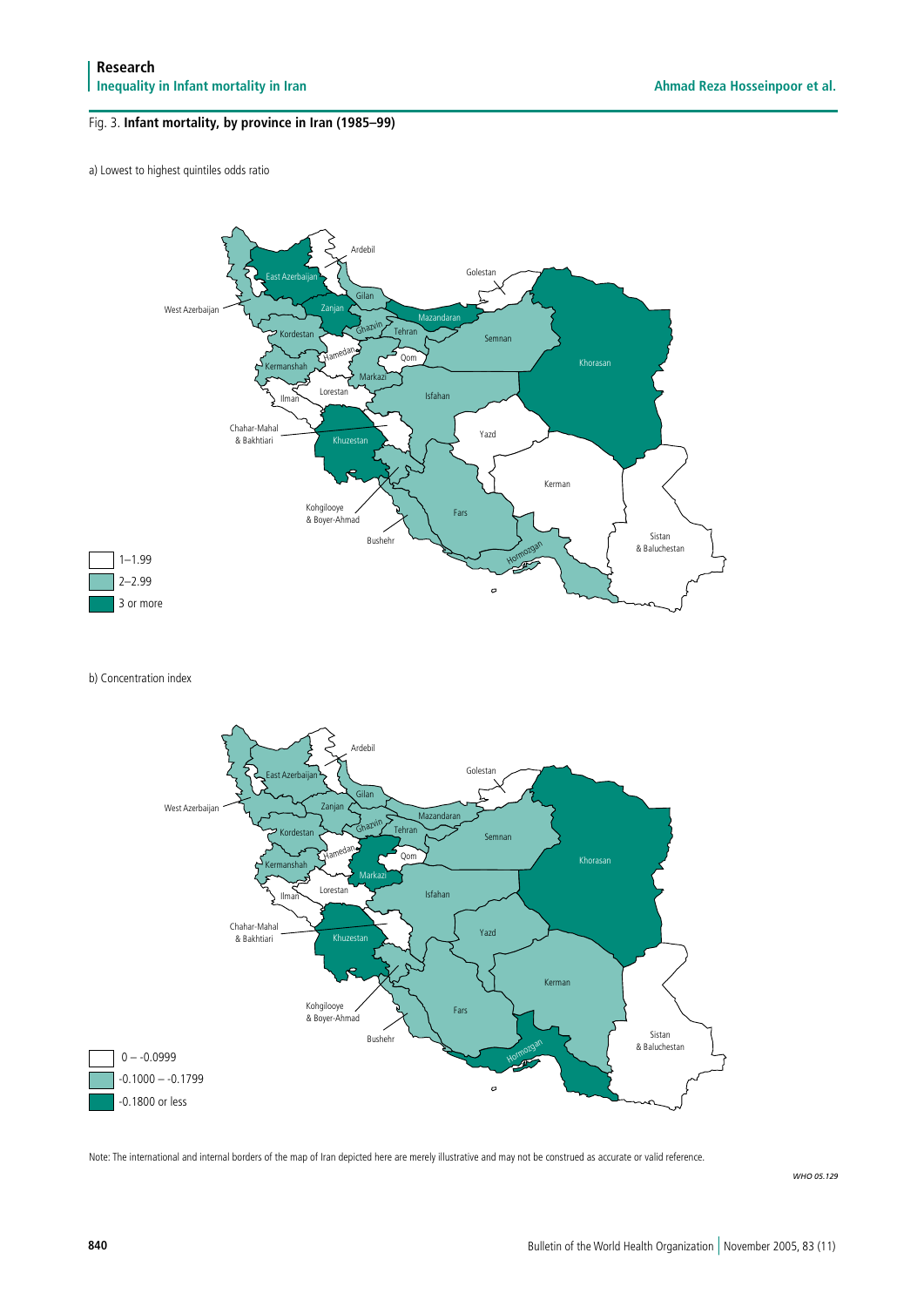#### Fig. 4. **Infant mortality, inequality versus average, by province in Iran (1985–99)**



Note: Inequality and average of infant mortality at national level for the above-mentioned period are shown by the horizontal and vertical dashed lines, respectively.

*WHO 05.130*

- provinces with a high average but no or low inequality, such as Sistan & Baluchestan and Ardebil;
- those with a low average but high inequality like Khuzestan and Mazandaran;
- provinces with high average and high inequality such as Zanjan and East Azerbaijan; and
- provinces whose average and inequality values are close to the corresponding national values calculated for the same period (2.71 and 41.2 for the national inequality and average infant mortality, respectively). Markazi and Ghazvin are two provinces in this group.

In addition, we grouped some provinces on the basis of the average infant mortality to the concentration index (Fig. 4b):

- provinces with a low average and no or low inequality, such as Qom, Lorestan and Ilam;
- provinces with a high average but low inequality, such as Sistan & Baluchestan and Ardebil;
- the province of Khuzestan, with a low average but high inequality; and
- the province of Khorasan, with a high average and a high inequality.

Most remaining provinces had a medium level of inequality. To see whether variations in availability of health ser-

vices among provinces could explain these differences in the inequity and the average of infant mortality, we calculated the availability of health houses by dividing the number of active health houses in each province in 1999 by the number of health houses needed for that province based on the size of the population. Table 3 shows the availability of health houses — the lowest level of health care delivery system in rural areas — in each province in 1999 (19). We observed that the correlation between the average infant mortality and availability of health care was not high across provinces. For example, Markazi was one of the provinces with a high concentration of infant mortality among the poor, despite the availability of health care delivery for almost all its people.

## **Discussion**

This study is one of the first to show the spatial distribution of the inequity of infant mortality within a country. Furthermore this study fills a gap concerning the lack of information on infant mortality within a region. This study shows that there is a reverse association between infant mortality rates and socioeconomic status across Iran as a whole and within most of its provinces.

As shown in Figs 4a and 4b, the degree of socioeconomic inequality depends to some extent on the parameter used. The concentration index expresses the inequality in health across the full spectrum of socioeconomic status. In contrast, poorest to richest odds ratio does not take into account the health status of the three middle quintiles. Yet it does have the merit of being readily interpretable and accessible to policy-makers in comparison with concentration index (15). For instance, in spite of the fact that East Azerbaijan and Fars had the same concentration of infant mortality among the poor, the former had the largest inequality according to the poorest to richest odds ratio while such a difference was moderate in the latter.

However, most regions showed the same order of inequality when ordered in three groups (Figs 3a and 3b), confirming the observation that simple measures of regional inequality often yield estimates comparable with those based on the entire population (20).

Our findings are consistent with results obtained from other studies in different parts of the world. A study on inequalities in child mortality in nine developing countries using consumption levels as the measure of socioeconomic status found that countries with a more unequal consumption distribution in the population tended to have greater inequalities in child mortality than those with a more equal distribution of consumption (4). In a health survey conducted in the state of Kerala in India, Kutty, Thankappan, Kannan and Aravindan developed a rating of socioeconomic position taking into account factors including income, education, housing conditions and land ownership. The lowest socioeconomic status group had the highest child death rates (5). Poerwanto, Stevenson and Klerk found that the risk of infant mortality among households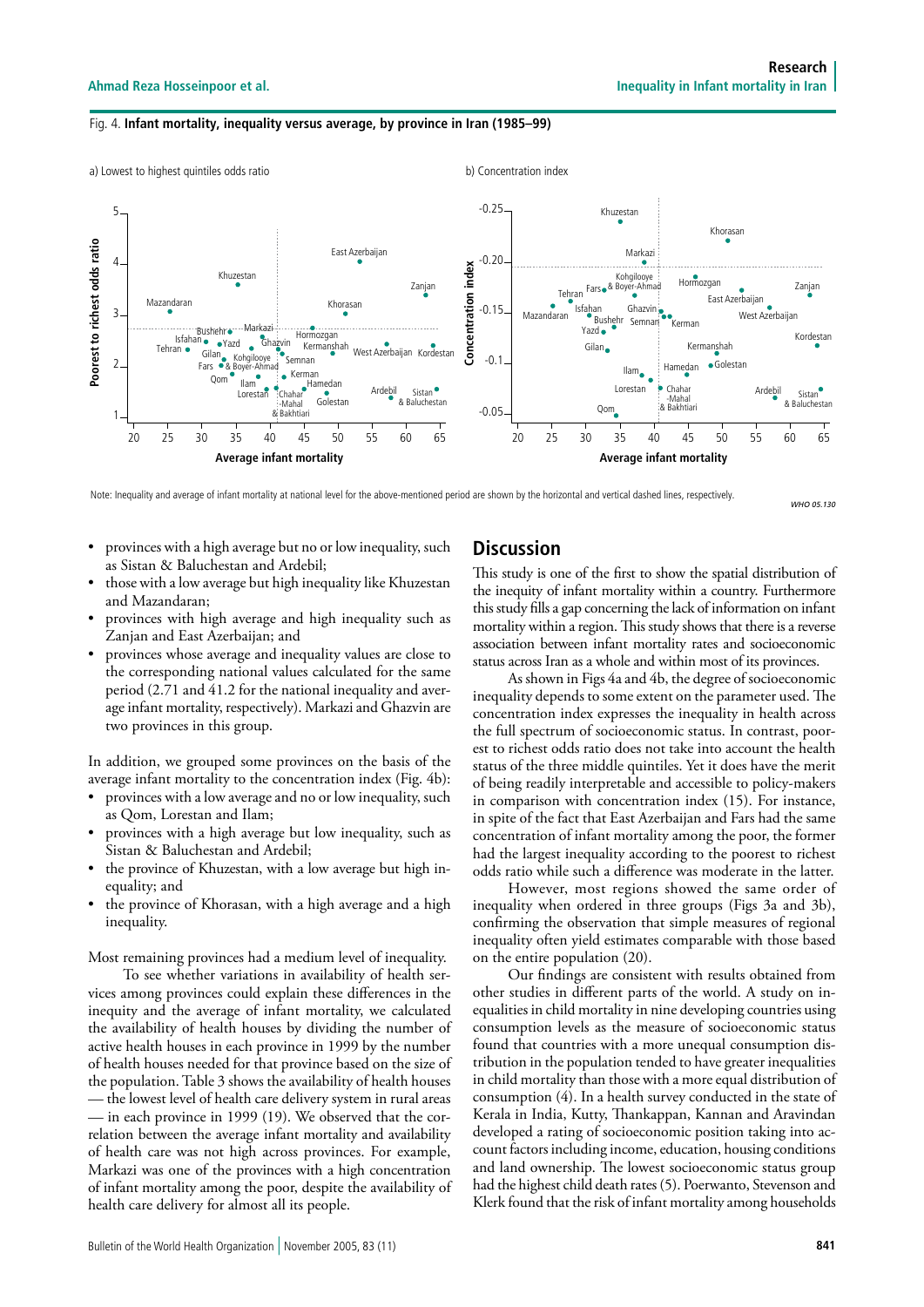#### **Research Inequality in Infant mortality in Iran Ahmad Reza Hosseinpoor et al. Ahmad Reza Hosseinpoor et al. A**

of low welfare index in Indonesia was almost twice that of households with high welfare index (6). A Chilean study from 1990 to 1995 showed a clear gradient of infant mortality rates according to the mother's level of education. The highest rate of infant death was among those with no education (7).

In another study in a Brazilian city, the mortality rate among infants was negatively related to geo-economic classification, with poor areas of the city having the highest rates and rich areas the lowest (8). Developed countries whose overall infant mortality rate is low have demonstrated similar patterns. For instance, a population-based study in Norway showed an inverse association between socioeconomic groups and risk of infant death from 1967 to 1998. Parents' education was used as a measure of socioeconomic status. The researchers concluded that in spite of low infant mortality rates, the socioeconomic inequality in the risk of infant death is an indicator of important societal phenomena (9).

Different parameters have been used as proxy measures of the socioeconomic status of households, such as parents' education, occupation of the household's head, monetary measures and non-monetary economic indices (4–9, 12). In this study, we focused on the last approach given that the DHS has not collected data on self-reported income and expenditure, but provides information on ownership of asset indicator variables. The World Bank's Living Standards Measurement Study may be more appropriate for capturing data on living standards, but it has not been done in Iran. DIHOPIT is one of the statistical methods developed to create non-monetary economic indices for households (16). By enabling us to rank households according to their socioeconomic status, such indices provide a measure of relative economic status within a country, and are therefore invaluable in comparative analyses over time and place. This approach of establishing a household's economic status in the absence of information on income and expenditure greatly extends the possibilities for inequality analyses.

The DIHOPIT approach has been validated with nationally representative surveys carried out in three countries — Greece, Pakistan and Peru — with considerably different socioeconomic characteristics (16). This study showed that DIHOPIT correlated closely with income and expenditure.

The objective of our study is not to rank provinces according to their inequality, but to show that measuring the average health status in isolation is not sufficient enough to describe the health of a population. Moreover the distribution of health in the population is also a key concern to be considered during health planning and policy-making for promotion of health.

Gakidou King showed that the causes of inequality in child mortality rates are related to, but are quite distinct from, the causes of average level of childhood mortality (21). They suggested that variables that predict inequality need to be further researched, even if they do not predict average level of child mortality. This study demonstrates that differences across provinces exist in both the inequity as well as in the level of infant mortality.

We can deduce the reasons for the existing conditions from experts as well as from local information in some provinces, but there is little research-based evidence to provide clear explanations, especially in urban areas. For instance, utilization of health care facilities in Sistan & Baluchestan is known to be far less than the rest of the country not only because of low availability of health care, but also as a result of people's attitude (14). This study indicates the necessity of better defining the determinants Table 3. **Active health houses as a percentage of estimated health houses needed in Iranian provinces (1999)**

| <b>Province</b>             | No. of<br>active health<br>houses | No. of<br>health houses<br>needed | Availability<br>of health<br>houses |
|-----------------------------|-----------------------------------|-----------------------------------|-------------------------------------|
| Ardebil                     | 493                               | 571                               | 86.3                                |
| <b>Bushehr</b>              | 219                               | 226                               | 96.9                                |
| Chahar-Mahal<br>& Bakhtiari | 286                               | 294                               | 97.3                                |
| East Azerbaijan             | 1036                              | 1200                              | 86.3                                |
| Fars                        | 930                               | 975                               | 95.4                                |
| Gilan                       | 972                               | 1022                              | 95.1                                |
| Ghazvin                     | 211                               | 279                               | 75.6                                |
| Golestan                    | 512                               | 526                               | 97.3                                |
| Hamedan                     | 533                               | 568                               | 93.8                                |
| Hormozgan                   | 372                               | 452                               | 82.3                                |
| <b>Ilam</b>                 | 193                               | 205                               | 94.1                                |
| Isfahan                     | 679                               | 717                               | 94.7                                |
| Kermanshah                  | 547                               | 604                               | 90.6                                |
| Kerman                      | 737                               | 798                               | 92.4                                |
| Khorasan                    | 1669                              | 1799                              | 92.8                                |
| Khuzestan                   | 733                               | 844                               | 86.8                                |
| Kohgilooye &<br>Boyer-Ahmad | 288                               | 291                               | 99.0                                |
| Kordestan                   | 552                               | 575                               | 96.0                                |
| Lorestan                    | 492                               | 605                               | 81.3                                |
| Markazi                     | 418                               | 425                               | 98.4                                |
| Mazandaran                  | 1072                              | 1174                              | 91.3                                |
| Qom                         | 60                                | 61                                | 98.4                                |
| Sistan &<br>Baluchestan     | 639                               | 884                               | 72.3                                |
| Semnan                      | 144                               | 148                               | 97.3                                |
| Tehran                      | 300                               | 370                               | 81.1                                |
| Yazd                        | 211                               | 211                               | 100.0                               |
| West Azerbaijan             | 821                               | 939                               | 87.4                                |
| Zanjan                      | 274                               | 336                               | 81.5                                |
| <b>National level</b>       | 15393                             | 17099                             | 90.0                                |

of both inequality and levels of infant mortality as well as the contribution of each factor to different provinces.

# **Conclusion**

Our results suggest that socioeconomic inequality in infant mortality favours the better-off in Iran as a whole and in most of its provinces, and that this inequality varies between provinces. Investigating why inequality favours the better-off and why it is higher in some provinces deserves special attention. In addition, it is advisable to conduct provincially representative surveys to provide recent estimates of health inequalities and to allow monitoring over time.  $\blacksquare$ 

## **Acknowledgements**

We thank Ajay Tandon, Alec Irwin, Laura Pearson, Yaniss Guigoz and Steeve Ebener. We thank the UNICEF DevInfo project for providing the original map of Iran.

#### **Competing interests:** none declared.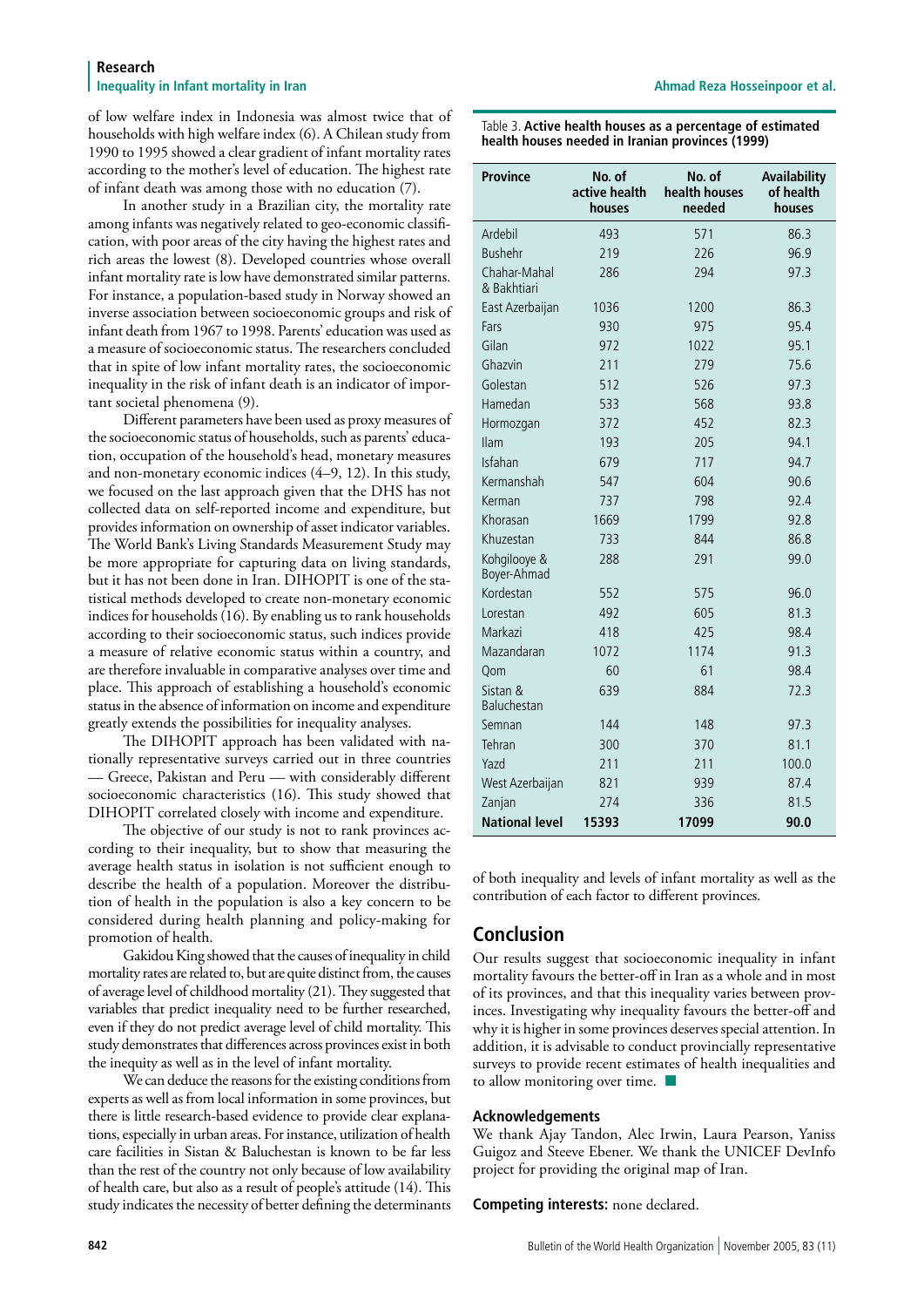## **Résumé**

## **Inégalité socioéconomique en matière de mortalité infantile en Iran et dans les différentes provinces de ce pays**

**Objectif** Mesurer l'inégalité socioéconomique en matière de mortalité infantile en Iran.

**Méthodes** Les données de l'enquête démographique et de santé, représentative à l'échelle provinciale, qui a été effectuée en Iran en 2000, ont été analysées. Un modèle de Probit dichotomique et ordonné hiérarchiquement a servi au développement d'un indicateur du statut socioéconomique des ménages. L'inégalité en matière de mortalité juvénile a été évaluée à l'aide de l'odds ratio (OR) de la mortalité juvénile entre les quintiles socioéconomiques inférieur et supérieur, tant au niveau provincial que national, et de l'indice de concentration, une mesure de l'inégalité reposant sur la distribution socioéconomique dans son ensemble.

**Résultats** Une tendance décroissante a été mise en évidence entre le taux de mortalité juvénile et les quintiles socioéconomiques. L'odds ratio entre les plus riches et les plus démunis était de 2,34 (IC à 95 % : 1,78 - 3,09). L'indice de concentration de la mortalité juvénile en Iran valait - 0,1789 (CI à 95 % : -0,2193 à -0,1386). En outre, l'inégalité en matière de mortalité juvénile entre les quintiles inférieur et supérieur était significative et en faveur des plus riches dans la plupart des provinces. La valeur de cette inégalité était cependant variable d'une province à une autre.

**Conclusion** L'inégalité socioéconomique en matière de mortalité juvénile est en faveur des plus riches pour le pays dans son ensemble et dans la plupart des provinces, mais le degré de corrélation varie d'une province à l'autre. Il est donc important de prendre en compte la moyenne nationale, mais aussi la distribution à l'échelle provinciale de cet indicateur de la santé de la population.

## **Resumen**

## **Desigualdades socioeconómicas en mortalidad infantil en el Irán y en sus provincias**

**Objetivo** Medir las desigualdades socioeconómicas en términos de mortalidad infantil en el Irán.

**Métodos** Analizamos datos de la Encuesta de Demografía y Salud realizada en el Irán en 2000, con datos representativos de las provincias. Utilizamos un modelo probit dicotómico jerarquizado para elaborar un indicador de la situación socioeconómica de los hogares, y procedimos a evaluar las desigualdades en mortalidad infantil utilizando la razón de posibilidades de esta mortalidad entre los quintiles socioeconómicos inferior y superior a nivel tanto provincial como nacional, así como el índice de concentración, una medida de desigualdad basada en la distribución socioeconómica general.

**Resultados** Hallamos una tendencia decreciente de la tasa de mortalidad infantil en relación con los quintiles socioeconómicos. La razón de posibilidades entre el más pobre y el más rico fue de 2,34 (IC95%: 1,78-3,09). El índice de concentración de la mortalidad infantil en el Irán fue de -0,1789 (IC95%: de -0,2193 a -0,1386). Además, la desigualdad en mortalidad infantil entre los quintiles inferior y superior fue significativamente favorable a los más acomodados en la mayor parte de las provincias. Sin embargo, la magnitud de la desigualdad difería de una provincia a otra.

**Conclusión** Las desigualdades socioeconómicas en mortalidad infantil son favorables a los más acomodados tanto en el conjunto del país como en la mayoría de sus provincias, pero el grado de correlación varía según la provincia. Además de la media nacional, es importante tener en cuenta la distribución por provincias de este indicador de la salud de la población.

Arabic